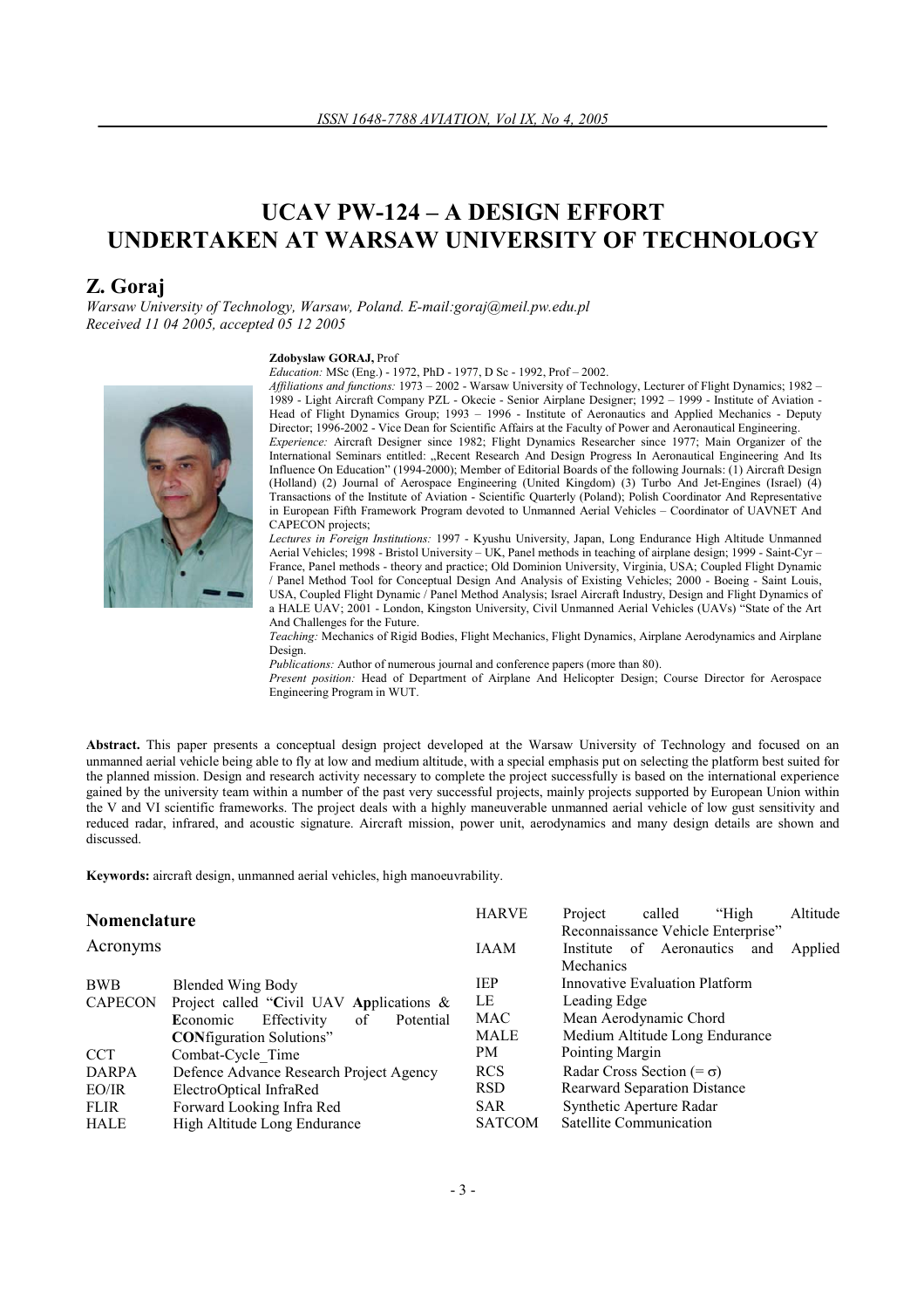| <b>UAV</b>                         | <b>Unmanned Aerial Vehicle</b>                     |  |  |  |
|------------------------------------|----------------------------------------------------|--|--|--|
| <b>UAVNET</b>                      | <b>Unmanned Aerial Vehicle Network</b>             |  |  |  |
| <b>VSAERO</b>                      | Panel Code, AMI Inc.                               |  |  |  |
| <b>WUT</b>                         | Warsaw University of Technology                    |  |  |  |
|                                    |                                                    |  |  |  |
| Symbols                            |                                                    |  |  |  |
| $c_D$                              | drag coefficient<br>=                              |  |  |  |
| $c_{\rm Di}$                       | induced drag coefficient<br>=                      |  |  |  |
| $C_{L}$                            | lift coefficient<br>$=$                            |  |  |  |
| $C_{\rm L,MAX}$                    | maximum lift coefficient<br>=                      |  |  |  |
| $C_{L\alpha}$                      | lift-curve slope<br>$=$                            |  |  |  |
| G                                  | shear modulus<br>=                                 |  |  |  |
| m                                  | aircraft weight<br>=                               |  |  |  |
| Ma                                 | Mach number<br>$=$                                 |  |  |  |
| q                                  | dynamic pressure<br>$=$                            |  |  |  |
| $P_s$                              | specific excess power<br>=                         |  |  |  |
| Re                                 | Reynolds number<br>$=$                             |  |  |  |
| S                                  | wing gross area<br>$=$                             |  |  |  |
| $S_i$                              | reference area<br>$=$                              |  |  |  |
| W                                  | vertical displacement of UAV, positive if<br>=     |  |  |  |
|                                    | upwards                                            |  |  |  |
| W <sub>g</sub>                     | vertical gust (positive if upwards)<br>=           |  |  |  |
| α                                  | angle of attack<br>=                               |  |  |  |
| β                                  | angle of sideslip<br>$=$                           |  |  |  |
| $\delta_{\rm F}$                   | tab-flap deflection (positive if TE goes<br>=      |  |  |  |
|                                    | down)                                              |  |  |  |
| $\delta_{\rm E}$                   | elevon deflection (positive if TE goes<br>=        |  |  |  |
|                                    | down)                                              |  |  |  |
| $\delta_{\rm El}, \delta_{\rm Er}$ | left<br>elevon<br>deflection,<br>and<br>right<br>= |  |  |  |
|                                    | respectively                                       |  |  |  |
| σ                                  | radar cross section (RCS)<br>$=$                   |  |  |  |
| ρ                                  | air density<br>$=$                                 |  |  |  |
| t                                  | time<br>$=$                                        |  |  |  |
|                                    |                                                    |  |  |  |

# **Introduction**

Design and research efforts devoted to UAVs started in the Institute of Aeronautics and Applied Mechanics at the beginning of the nineties [35, 5, 4, 12, 23, 10]. One of the first projects in this area, focused on a HALE surveillance UAV, was HARVE [35]. It was submitted for consideration to DARPA in 1995 and then published in 1999 (Ref. 24). The international projects called UAVNET [33, 9, 30, 36, 1, 28, 27, 21] and CAPECON [2, 20, 15, 22, 18, 14], supported by the European Union within the V Framework have had an important influence on the UAV activity in IAAM. The CAPECON project, launched in May 2002, is devoted to developing new configurations of MALE, HALE, and Rotary and accentuates some universal aspects and features of all aerospace designs, namely design, new materials, aeroelastic phenomenon, safety, reliability, cost, and economical competitiveness. A special emphasis was put on selecting the platform best suited for the planned mission. The trade-off between aerodynamic efficiency, performance, flight stability, selection the flight control system, payload and sensor's volume, reliability and safety was reviewed. Within the CAPECON project, the IAAM was responsible both for MALE [16], powered by single piston engine (called as PW-103), and HALE [15] powered by two turbofan engines (called as PW-114). Experience gained within the CAPECON project was important in planning and realizing the successive projects (see also Ref. 23-30). In this paper, a highly maneuverable unmanned aerial vehicle of low gust sensitivity and reduced radar, infrared, and acoustic signature, called PW-124, will be presented. High maneuverability and reduced signature are of great importance in military application [34]. Universities do not have both the experience and financial resources to carry out such research from scratch to a successful end. However, universities traditionally create bright ideas, have highly motivated young researchers, and in our opinion can run such project up to a certain line. The university effort can include the whole conceptual and preliminary project and even in-flight tests using a scaled model. Warsaw University of Technology successfully tested a few scaled flying models and now is a partner in the big Integrated Projected of European Union called NACRE (VI FR Integrated Project: "New Aircraft Concept Research"), launched in 2004 and focused on novel Airbus configurations. One of the tasks in this project will be devoted to in-flight tests of IEP (Innovative Evaluation Platform) PW-124 will be widely presented in next chapters. In this paper, an emphasis is put on aircraft dynamics [11], especially maneuverability and agility [29, 24]. Some preliminary results obtained by the WUT team were published earlier during a AIAA conference in Chicago [13] and the UCAV conference held in London in 2004 [17]., This design effort is however not finished yet and further studies, especially those devoted to the influence of design layout on agility assessment are needed.

# **PW-124 – a high maneuverability, low radar signature UAV design project**

The main goals of the program called PW-124 are to design, build, and prepare the flight tests of a small, highly manoeuvrable unmanned aerial vehicle with reduced radar, infrared, and acoustic signature. Important features of the program and the platform are as follows:

High manoeuvrability – load factor of order  $15$ Low cost due to light weight and small dimensions (using admittedly very uncertain estimates of flyaway cost, the cost per empty weight seems remarkably similar to modern fighter aircraft. For example, the figure for the F-22 is approximately \$6000/kg, so for empty weight equal to 500 kg, one can obtain \$3 mln per aircraft. Because PW-124 does not need such a sophisticated software and on-board computer to fight simultaneously with a big number of enemy aircraft, so its cost will be essentially lower, probably around \$1 mln per aircraft)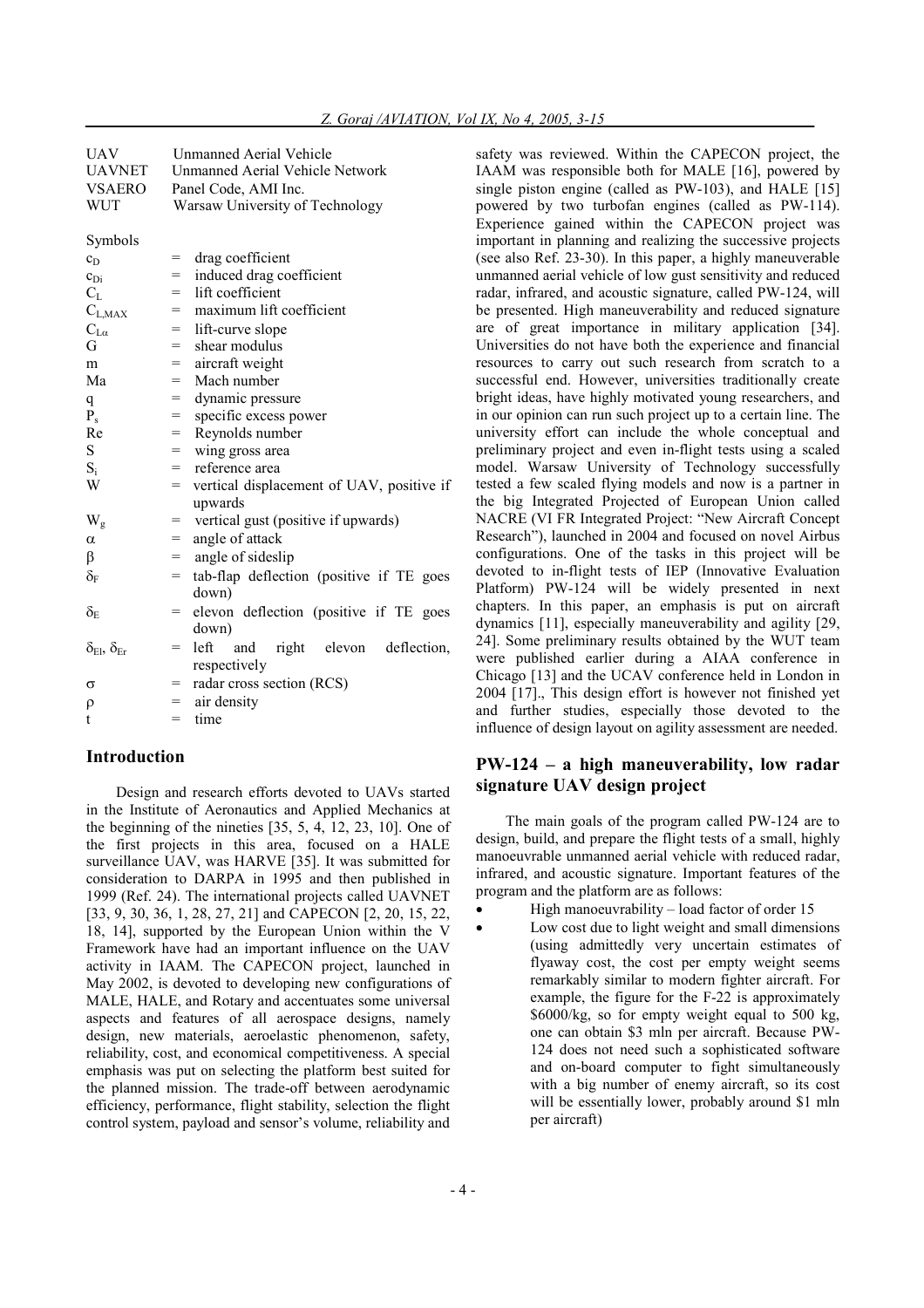- Cheap turbojet engine (Microturbo TRI 60-5; SLS 440 kG Thrust)
- Essential Ph.D. student participation in the design effort
- On-board equipment, engine, selected sensors, and avionics will be acquired from industrial cooperators interested in e future production
- Highly sophisticated carbon fibre structure, light and of quite strength
- Compact conFig. uration based on cranked delta wing, endowed with fixed slots, tab-flaps, and elevons / rudderons
- SAR, FLIR, and "flat" SATCOM (if ordered)
- Radius of mission equal to 200 km
- Internal container to carry payload hidden in the body (volume not less than 2 m x 0.6 m x 0.5 m)
- Low sensitivity to gust will be achieved due to relatively low lift-curve slope of order 2.2 per radian and a moderate wing loading of order 60  $kg/m<sup>2</sup>$ .



**Fig 1.** Typical UCAV missions – scenario of offensive flight

UCAVs can be used in many combat missions. A typical mission is the weapon release, which can be realized from either from high (the so-called Hi\_Hi\_profile) or low (the so-called Hi Low Hi profile) altitude. The PW-124 aircraf, because of its limited weight and range, can perform the so-called Lo\_Lo\_mission, Fig. 1. Such a mission is shown at Fig. 2. Aircraft ascends to 1500 m, flies approximately 200 km with the speed corresponding to the best specific range, then descends to 200 m, manoeuvres during a 5- min time period at full thrust, then ascends again to 1500 m and returns back to base. Of course, the horizontal flight altitude and the height of manoeuvring depend on local conditions and can be slightly changed with respect to the mission of Fig. 2, if necessary.



**Fig 2.** Typical mission of PW-124

Current fighter aircraft can not exceed load factors greater than eight, first of all because of the physiological limits of pilots. Analysts expect that in future combats at least selected high-g maneuvers can be performed by unmanned aerial vehicles. Among examples, there is an escape from adversary missile or many-on-many air battle scenario when a friendly UCAV will try to outmaneuver adversary aircraft and launch its weapon first. A number of papers devoted to the assessment of aircraft agility have been published, for example see [29, 24]. Very comprehensive agility concept and measures were defined by B. Tamrat [29]. These agility measures include the socalled "pointing margin" (PM), see Fig. 3, relative energy state  $(V/V_C)$ , combat cycle time (CCT), see Fig. 4 for characterising pitch agility, and the rearward separation distance (RSD) for characterising roll agility. In this paper, the pointing margin (PM) and combat cycle time (CCT) were taken into account for selecting wing loading.



**Fig 3.** Pointing Margin (PM) is used to assess combat agility, see also [29]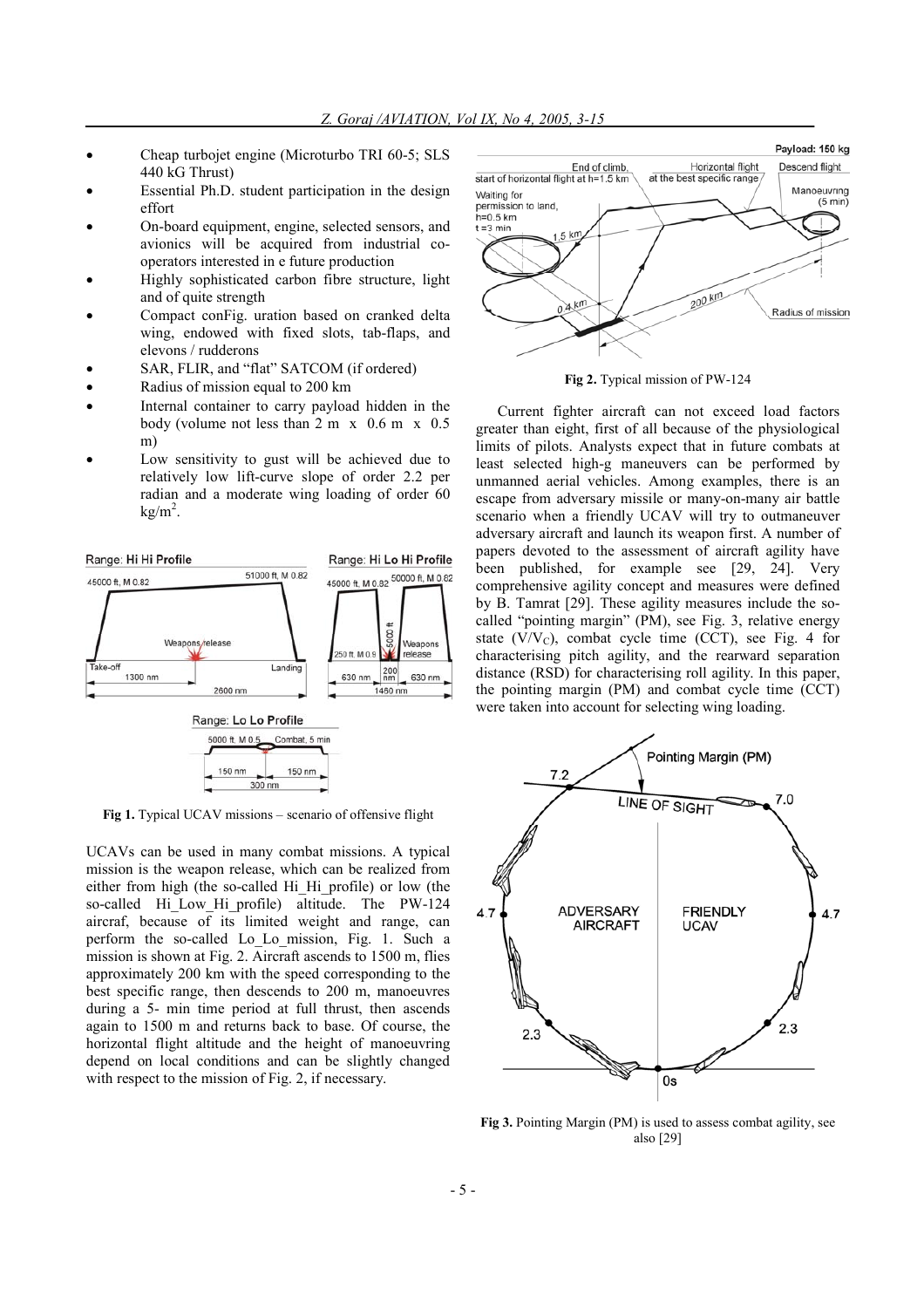

**Fig 4.** Combat Cycle Time  $(t_1 + t_{21} + t_{22} + t_3 + t_4)$  is used to measure combat agility, from [29]

# **A. Aircraft layout and short description**

PW-124 is designed as a blended wing body configuration, made of metal and composite materials, Fig. 5-7. Wing control surfaces provide longitudinal balance. Relatively high wing dihedral  $(19.6^{\circ}$  on inner wing-body segment and 31<sup>°</sup> on outer wing, Fig. 5) provide directional stability. The airplane is equipped with retractable landing



gear with controlled front leg that allows operation from conventional airfields.



**Fig 5.**PW-124 – front view (span in [mm])

The power unit consists of one turbo-jet engine designed by the French company MicroTurbo. The unit, the model TRI 60-5, has 360 daN thrust at SL and zero speed and SFC of order 1.4 kg/(daN\*h) depending on altitude and Mach number, Fig. 8. Maximum longitudinal load factor is equal to 15, normal load factor is 8 but can be increased at the request of a client.



**Fig.** 6. PW-124 – top view **Fig.** 7. PW-124 – side view (length and height in [mm])

|  | <b>Table 1.</b> Technical data |  |
|--|--------------------------------|--|
|  |                                |  |

| Wing span                                | $4.5 \text{ m}$                 |
|------------------------------------------|---------------------------------|
| Wing area                                | $11.8 \text{ m}^2$              |
| Body length                              | 5 <sub>m</sub>                  |
| Height (in flight)                       | 0.9 <sub>m</sub>                |
| Height (on runway)                       | 1.55 m                          |
| Aspect ratio                             | 1,76                            |
| Payload volume (length x width x height) | $2 m \times 0.6 m \times 0.5 m$ |
| Empty weight                             | $300 \text{ kg}$                |
| Payload                                  | $200 \text{ kg}$                |
| Fuel weight                              | $400 \text{ kg}$                |
| Nominal take-off weight                  | $800 \text{ kg}$                |
| Maximum take-off weight                  | 900 kg                          |
| Maximum manoeuvring weight               | $650 \text{ kg}$                |
| Take-off thrust                          | $4.4$ kN                        |
| Maximum wing loading                     | $78 \text{ kg/m}^2$             |
| Manoeuvring wing loading                 | 56.5 $\text{kg/m}^2$            |
| Manoeuvring thrust loading               | $148$ kg/kN                     |
| Maximum thrust loading                   | $204$ kg/kN                     |
| Payload loading                          | $17.4 \text{ kg/m}^2$           |
| Payload/take-off thrust                  | 45.5 kg/kN                      |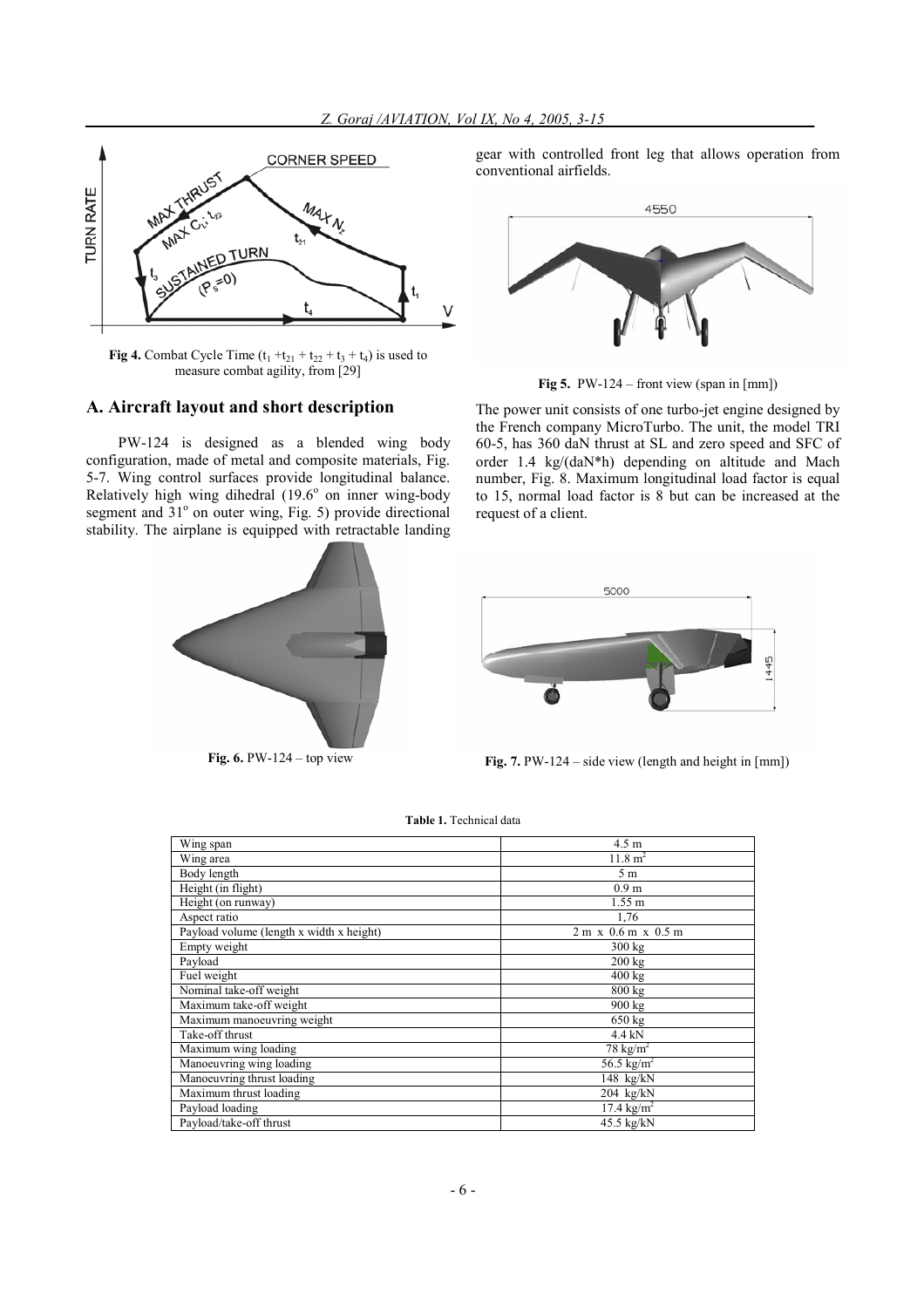| Reference wing area          | 11.5 | m <sup>2</sup> |
|------------------------------|------|----------------|
| Span                         | 4.5  | m              |
| Aspect ratio                 | 1.76 |                |
| MAC (Mean Aerodynamic Chord) | 2.75 | m              |
| Outer wing taper ratio       | 0.41 |                |
| Wing average thickness t/c   | 0.12 | $\frac{0}{0}$  |
| Fuselage length              | 5    | m              |
| Wetted area breakdown:       |      |                |
| Outer wing                   | 2.6  | m <sup>2</sup> |
| Body                         | 28.3 | m <sup>2</sup> |
| Total                        | 30.9 | m <sup>2</sup> |

**Table 2.** PW-124 main geometric data

| Body centre airfoil (with modified LE and TE)                                                               | NACA 0012-64              |
|-------------------------------------------------------------------------------------------------------------|---------------------------|
| $Body - outer wing junction airfoil (in the plane)$<br>parallel to the vertical plane of aircraft symmetry) | NACA 65 <sub>1</sub> -412 |
| Outer wing airfoil (in the plane parallel to the<br>vertical plane of aircraft symmetry)                    | NACA 65 <sub>1</sub> -412 |

**B. Aerodynamic analysis** 

During the design process, the aircraft went through changes. Aerodynamic calculations were made using the VSAERO program. The program uses the potential compressible flow model (subsonic) combined with boundary layer.

Computation was solved for cruise flight condition:

- Mach number Ma=0.5;
- Reynolds number Re=28E6
- Altitude flight (service ceiling) H=1500[m];



**Fig 8.** TRI 60-5 TurboJet engine was selected due to its high longitudinal load factor

# **C. Wing**

Wing sections were selected to obtain the most desirable pressure distribution along the wing span. The natural decrease in pressure inside the delta wing area is compensated due to the relatively high incidence of the NACA 0012-64 airfoil used in the middle of the central

(wing-body) part of the aircraft. The outer wings are twisted relative to their zero-lift line of the root sections (wing noses of the outer wing part are rotated downwards) to decrease pressure over the wing tips and to ensure that separation will start over the central part of the aircraft. This will guarantee good lateral control using elevons.



**Fig 9.** PW-124 – external layout. Control surfaces and air inlet are shown



**Fig 11.** 1 PW-124 aircraft – 6200 panels, 28 patches

NACA  $65<sub>1</sub>$ -012 airfoils in the outer wings were selected, mainly due to their high CL ( $C_{L,MAX} = 1.65$  at  $Re=28*10^6$ ) needed at transfer flight regime with Ma=0.5 and for manoeuvring. For the outer wing, a medium swept angle equal to  $30^{\circ}$  at  $25\%$  chord line was chosen. The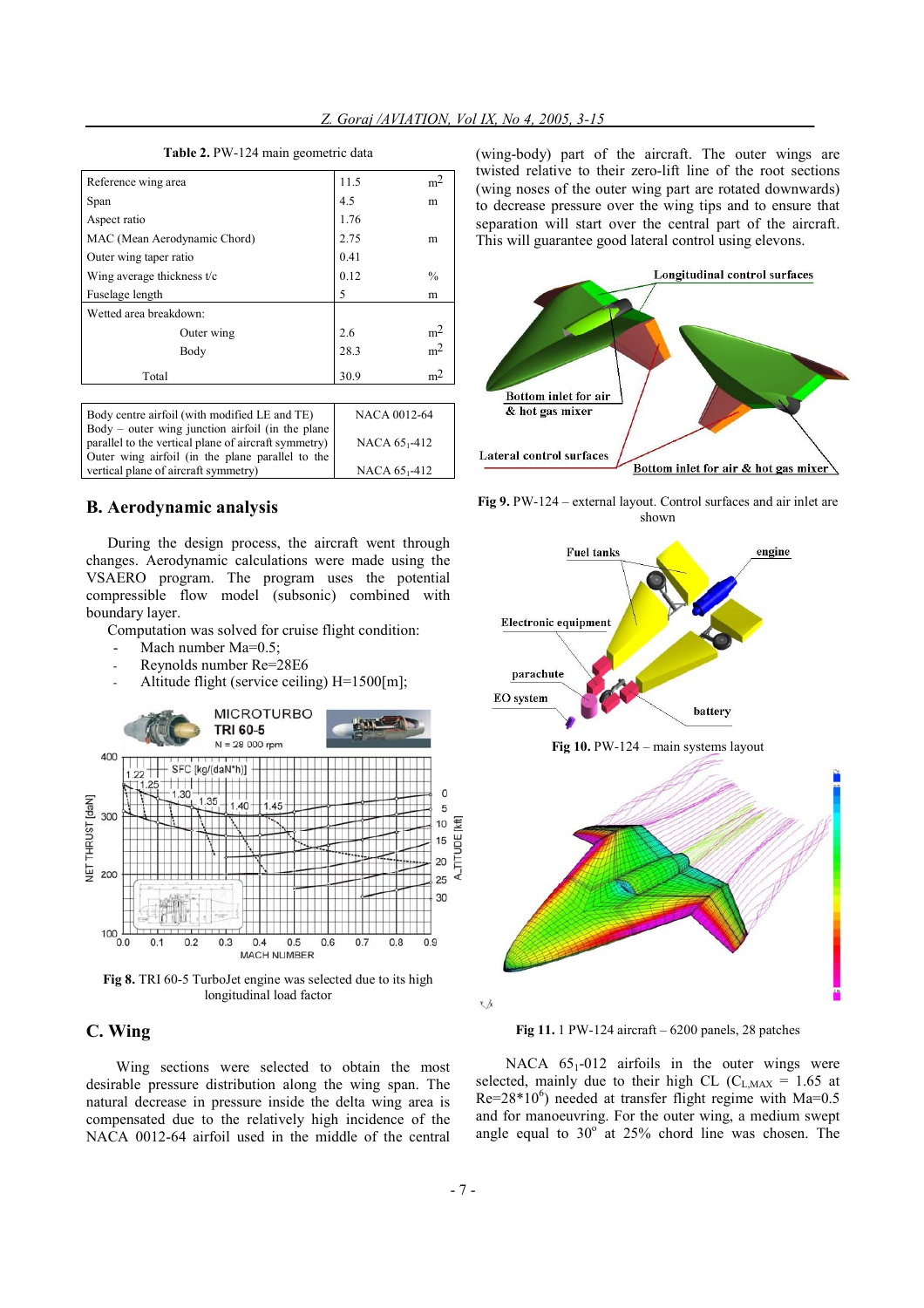central (wing-body) part has corresponding swept angle equal to  $65^\circ$ . Dihedral angles are equal to  $-31^\circ$  for the outer wing and  $+19.6^\circ$  for the central (wing-body) part. Wing geometry will however, be changed in the future to decrease radar signature [34]. The edges, all access panels, and major breaks in the surfaces will be grouped on a minimum number of alignments, see Figs. 12, 13. This will help to ensure that radar will see the strongest edge reflections only at a limited number of relatively narrow azimuth zones. This will give the illuminating radar one good return when the alignment is ideal, but much weaker return on subsequent sweeps.

A special effort will be devoted to designing a "single-S" engine intake to protect the aircraft against strong radar signature coming from rotating engine blades, Figs. 10 and 14 [34].

## **D. Aerodynamic characteristic of aircraft**

The aircraft surface was divided into a number of small panels, and each panel was assumed to have constant pressure distribution. The average number of panels (depending on configuration and specific version) was about 7,000.

The resulting pressure distributions (selected examples) are shown in Figs. 15-18. Fig. 15 presents pressure distribution over the aircraft surface corresponding to angle of attack equal to  $10^{\circ}$  at symmetrical flow with all the control surface undeflected. Fig. 16 shows pressure distribution also for all the control surface undeflected, at an angle of attack equal to  $3.38^\circ$  (corresponding to steady horizontal flight at speed of 170 m/s) and an angle of sideslip equal to  $10^{\circ}$ . Fig. 17 presents symmetrical pressure distribution at  $\alpha = 3.38^\circ$ ,  $\beta = 0^\circ$ , and both flap-tabs deflected on 10<sup>°</sup>. Fig. 18 presents asymmetrical pressure distribution with elevons deflected antisymmetrically, i.e.  $\alpha = 3.38^\circ$ ,  $\beta=0^\circ$ ,  $\delta_F=0^\circ$ ,  $\delta_{E,I}=+10^\circ$ ,  $\delta_{E,r}=-10^\circ$ .

Drag coefficient consists of parasite components (Tab. 5) depending on wetted area and the induced drag depending on lift coefficient. Breakdown of drag coefficient is presented in Tab. 5.

|  | <b>Table 5.</b> $C_{D0}$ breakdown |  |
|--|------------------------------------|--|
|  |                                    |  |

| Parasite drag           | $C_{D}$ | $S_i$ (reference area) | $C_{Di} * S_i / S$ |
|-------------------------|---------|------------------------|--------------------|
| Outer wing              | 0.009   | 2.16                   | 0.0016             |
| Central part (fuselage) | 0.020   | 9.,72                  | 0.0164             |
| Total parasite drag     |         | 11.88                  | 0.01796            |



**Fig 12.** The edges, panels, and major brakes in the surfaces have to be grouped on a minimum number of alignments. These helps to ensure that radar will see the strongest edge reflections only at four relatively narrow azimuth zones. This will give the illuminating radar one good return when alignment is ideal, but a much weaker return on subsequent sweeps. After R. Whitford [34]



**Fig 13.** Predicted signature of a generic aircraft illuminated by 3 cm wavelength radar. Includes surface reflections and edge diffraction but excludes corners, tips, and double reflections. From the front up to the azimuth  $30^\circ$ , the box type air intakes totally dominate the signature. More than  $60\%$  of RCS at  $65^\circ$  is due to the wing leading edge. After R. Whitford [34]



**Fig 14.** PW-124 aircraft – engine inlet is visible the body top surface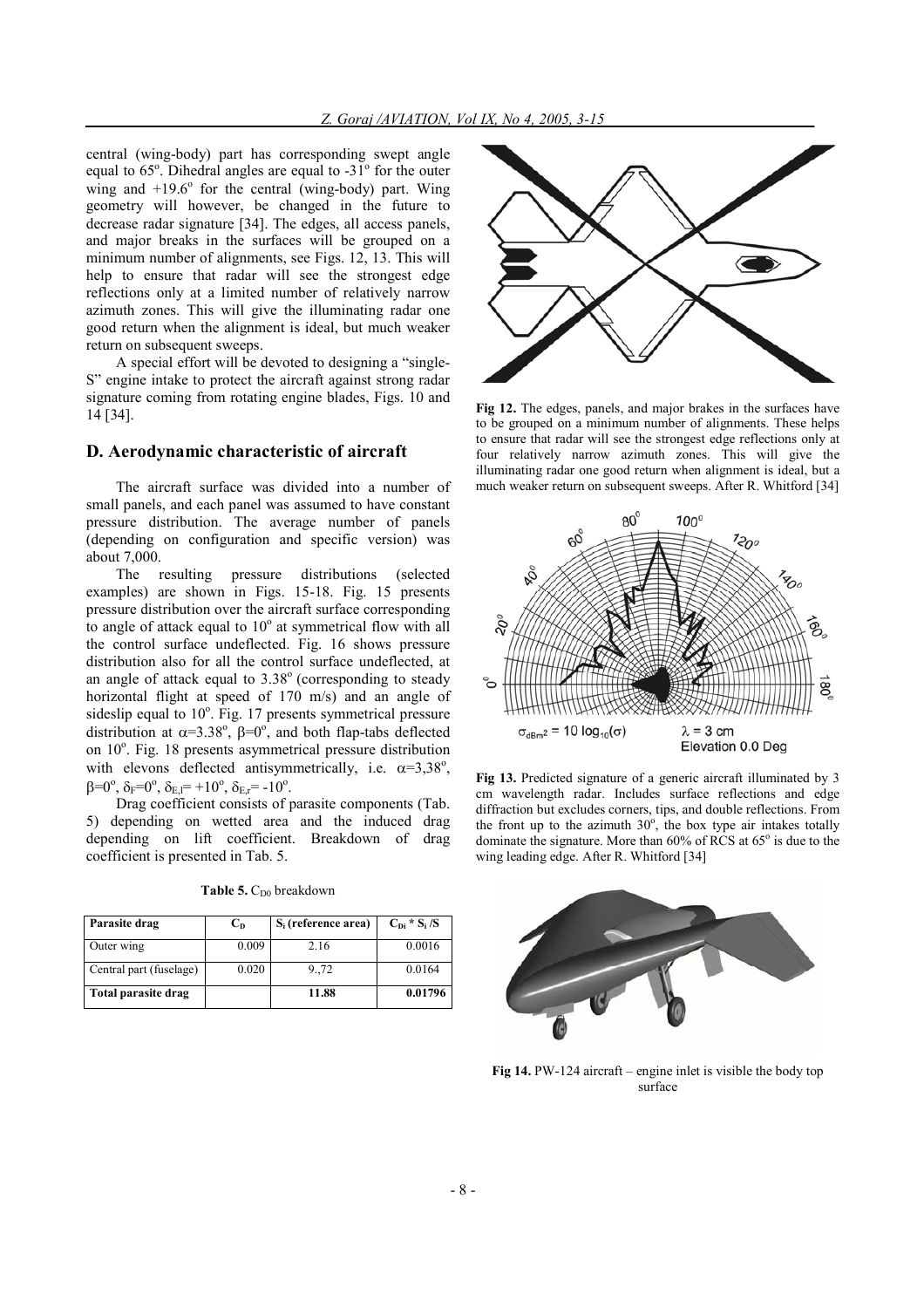



**Fig 16.** Cp distribution for PW-124 aircraft at  $\alpha=10^{\circ}$  **Fig 16.** Cp distribution for PW-124HALE aircraft at  $\alpha=3.38^{\circ}$ ,  $\beta=10^\circ$ 





**Fig 17.** Cp distribution for PW -124 HALE aircraft at  $\alpha = 3.38^\circ, \beta = 0^\circ$ 

Fig 18. Cp distribution for PW -124 HALE aircraft at  $\alpha$ =3.38°,  $\beta$ =0°,  $\delta$ <sub>F</sub>=0°,  $\delta$ <sub>E,I</sub>=+10°,  $\delta$ <sub>E,F</sub>=-10°



Fig 19. Lift coefficient versus angle of attack for clean conFig. uration (d=0), flap-tabs deflected down (d=10), and flap-tabs deflected up  $(d=-10)$ ; Ma=0.5, Re=28x10<sup>6</sup>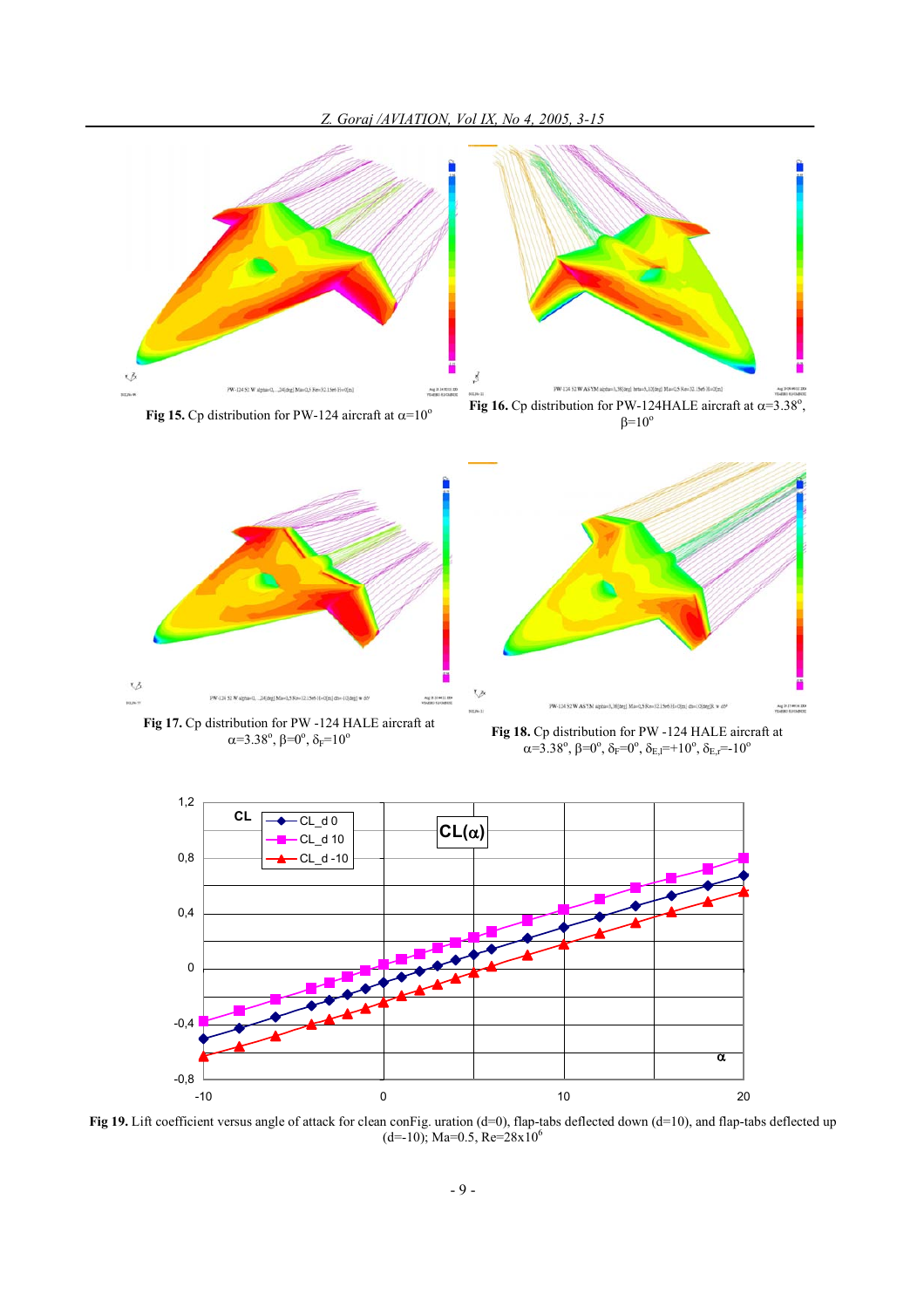

**Fig 20.** Pitching moment coefficient computed about a quarter point of MAC versus angle of attack for clean configuration (d=0), flaptabs deflected down (d=10), and flap-tabs deflected up (d=-10); Ma=0.5, Re=28x10<sup>6</sup>

The influence of the boundary layer on lift and pitching moment was also investigated. It was found that in most of cases at small flight altitudes and at small angles of attack the influence of boundary layer on lift and pitching moment can be neglected. It is however not the case at high angles of attack, and that is the reason why in all computational procedures when the aerodynamic characteristics were approximated, the boundary layer was included into the computational model.

Conditions of longitudinal equilibrium (trimming) were found for a number of altitudes, weights, and flight scenarios. Also, a classical static and dynamic stability analysis were performed, and some results led to changes in the layout of the aircraft.

## **E. Sensitivity to gusts**

One important feature of any UAV is its sensitivity to gusts [11]. The lower the sensitivity, the better the design. Low sensitivity to gusts can be achieved by either a low lift-curve slope  $C_{La}$  (low  $C_{La} \rightarrow low W/W_g \rightarrow low$ acceleration  $\rightarrow$  low n  $\rightarrow$  low sensitivity) or by high wing loading (high mg/S  $\rightarrow$  low S/mg  $\rightarrow$  low W/W<sub>g</sub>  $\rightarrow$  low acceleration  $\rightarrow$  low n  $\rightarrow$  low sensitivity). It follows directly from the mathematical model expressed by equations (1-4).

$$
\Delta \alpha = \frac{W_g - W}{V}, \qquad (1)
$$

$$
m\dot{W} = \frac{1}{2}\rho V^2 S \frac{W_g - W}{V} C_{L\alpha},
$$
 (2)

$$
m\dot{W} + qS\frac{C_{L\alpha}}{V}W = qS\frac{C_{L\alpha}}{V}W_g, \qquad (3)
$$

$$
\frac{W}{W_g} = \left(1 - e^{-\frac{qSC_{La}}{mV}}\right),\tag{4}
$$

where:  $W_g$  – vertical gust (positive if upwards); W – aircraft vertical speed (positive if upwards);  $V -$  aircraft horizontal speed;  $\Delta \alpha$  – increase of the angle of attack; m – aircraft weight; S – wing area;  $C_{L\alpha}$  – lift-curve slope;  $\rho$  - air density;  $q -$  dynamic pressure;  $t -$  time.

Fig. 21 compares the vertical speed of aircraft disturbance after a vertical gust. From this figure, it also follows that UAVs are less sensitive to gusts at a lower liftcurve slope (under the assumptions that two different UAVs with different lift-curve slopes fly with the same speed and that the gusts are exactly the same). The UAV with a lower lift-curve slope has the lower normal load coefficient. It has to be emphasised that in order to design UAV with lower sensitivity the designer has to decrease the lift-curve slope. However many other performance parameters also depend on lift-curve slope, and a trade-off is required between gust sensitivity, take-off and landing distance, and induced drag at high speeds.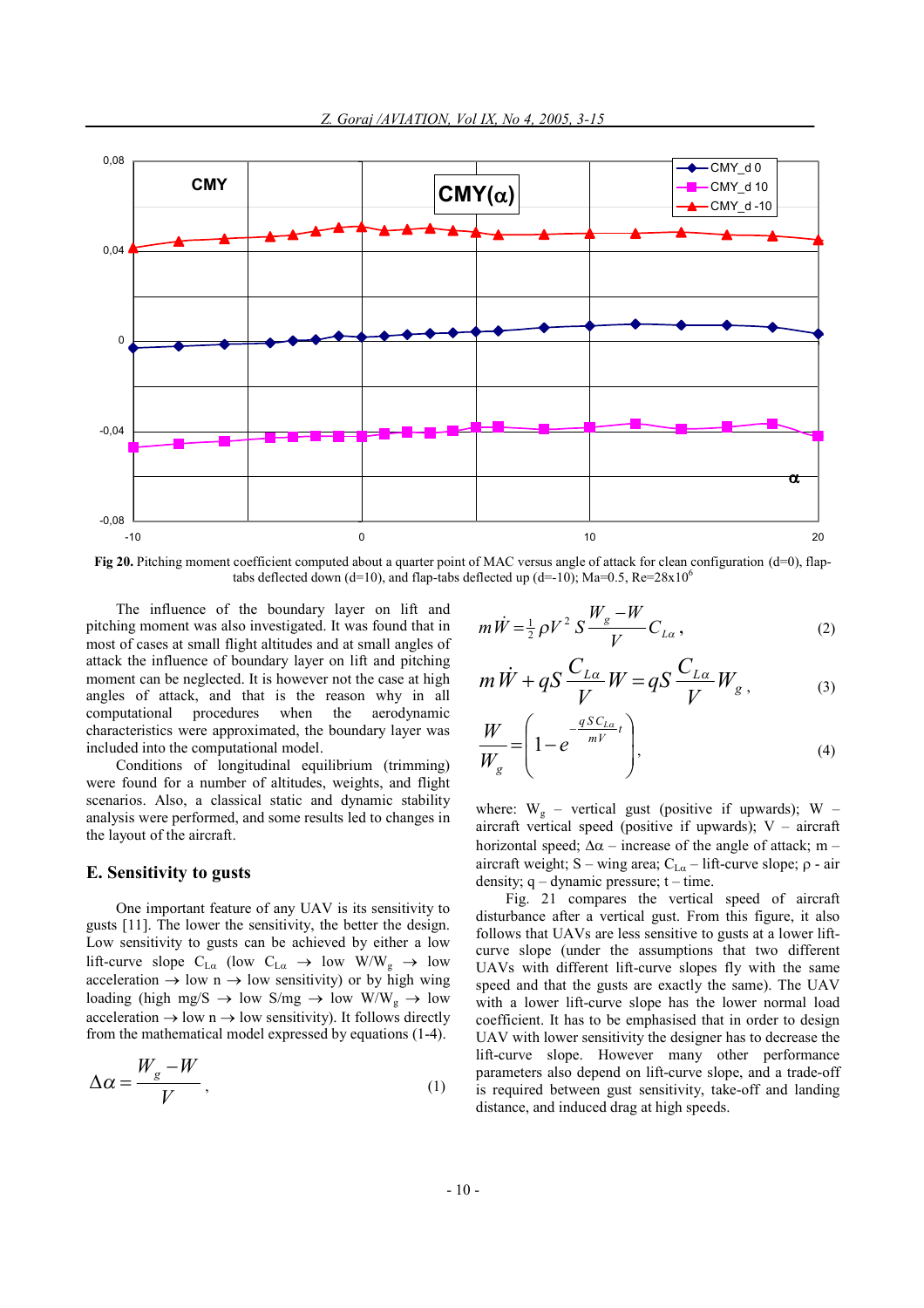# **F. Wing design**

Wing design was based on the load envelope presented in Fig. 22, which was designed following JAR-23 requirements. Selected performances are shown in Fig. 23, on the so-called flight envelope. Range and endurance are computed and shown in Fig. 24.



**Fig 21.** A simple physical model explaining why an aircraft with a lower aspect ratio (and therefore with a in lower lift-curve slope) is less sensitive to gusts than one with a higher aspect ratio

Aircraft structure can be divided into two main parts: the blended wing-body (central part) and the outer wing. The outer wing consists of: torsion box, nose with fixed slot, and movable elevon (or rudderon). The double-circuit torsion box made of epoxy-carbon composite takes the torsion loading. Upper and lower skins are made of sandwich with the filler made of polyurethane foam. The Torsion box contains front and rear spar. Spar flanges are made of carbon roving. Their sections were designed to use all fibres in the most efficient way. Spars walls are made of sandwich using carbon fabric and polyurethane foam. Control surfaces skins (both noses and rear skins) and internal walls are also designed as sandwich and are made of carbon fabrics.

Initial design assumes application of two layers of fabric with a specific weight of  $163 \text{ g/m}^2$  (similar to Interglas 98131) and two layers of fabric with a specific weight of 93 g/m² (similar to Interglas 98110) for the structure of the skins. This gives a shear stress level of 20MPa in the most loaded region of the skin. The number of layers in the spar walls will be variable along the span. There will be about ten layers of fabric with a specific weight of 285  $g/m^2$  (similar to Interglas 98160) near the wing brackets. Wing loading causes stress level of about80MPa in the D point of the manoeuvring envelope. Front and rear spar walls have structures made of three layers of fabric with a specific weight of 163  $g/m<sup>2</sup>$ . Shear modulus G=7GPa was assumed.



**Fig 22.** Load factor envelope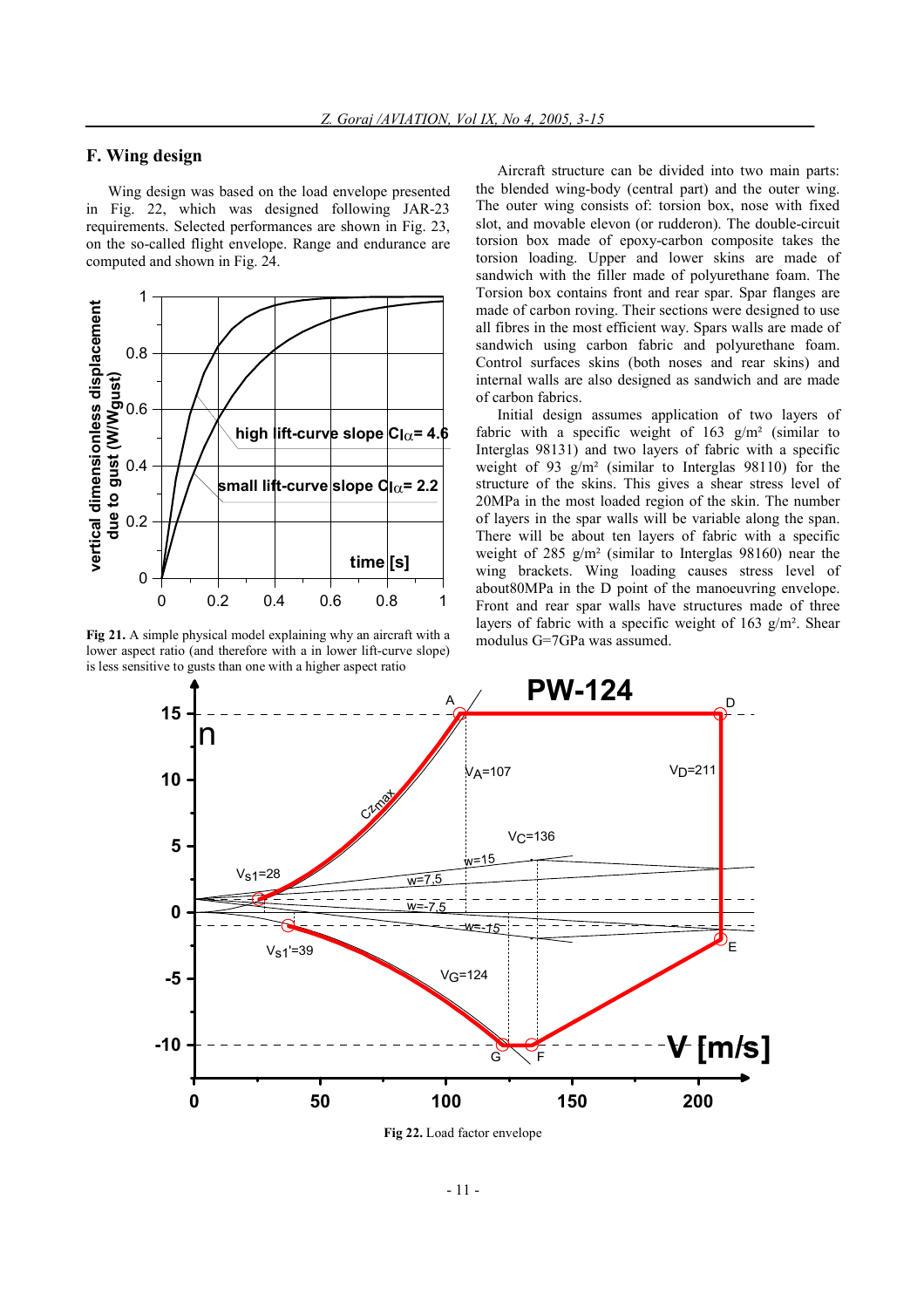

**Fig 23.** Flight envelope

**PW-124** - Endurance and Range (H=1.5km, W=900kg,  $W_{\text{FUE}}$ =350kg)





**Fig 25.** An approximated layout of aircraft structure



**Fig 26.** Sandwich skin used at outer wing design

Spars flanges are designed so that the stress level is constant along the wing span. The initial design of the control surfaces assumes the application of two layers of carbon fabric with a specific weight of 163  $g/m^2$  and one layer with fabric that has a specific weight of 93 g/m². There will be three layers of fabric with a specific weight of 163 g/m² in the walls.



**Fig 27.** Payload compartment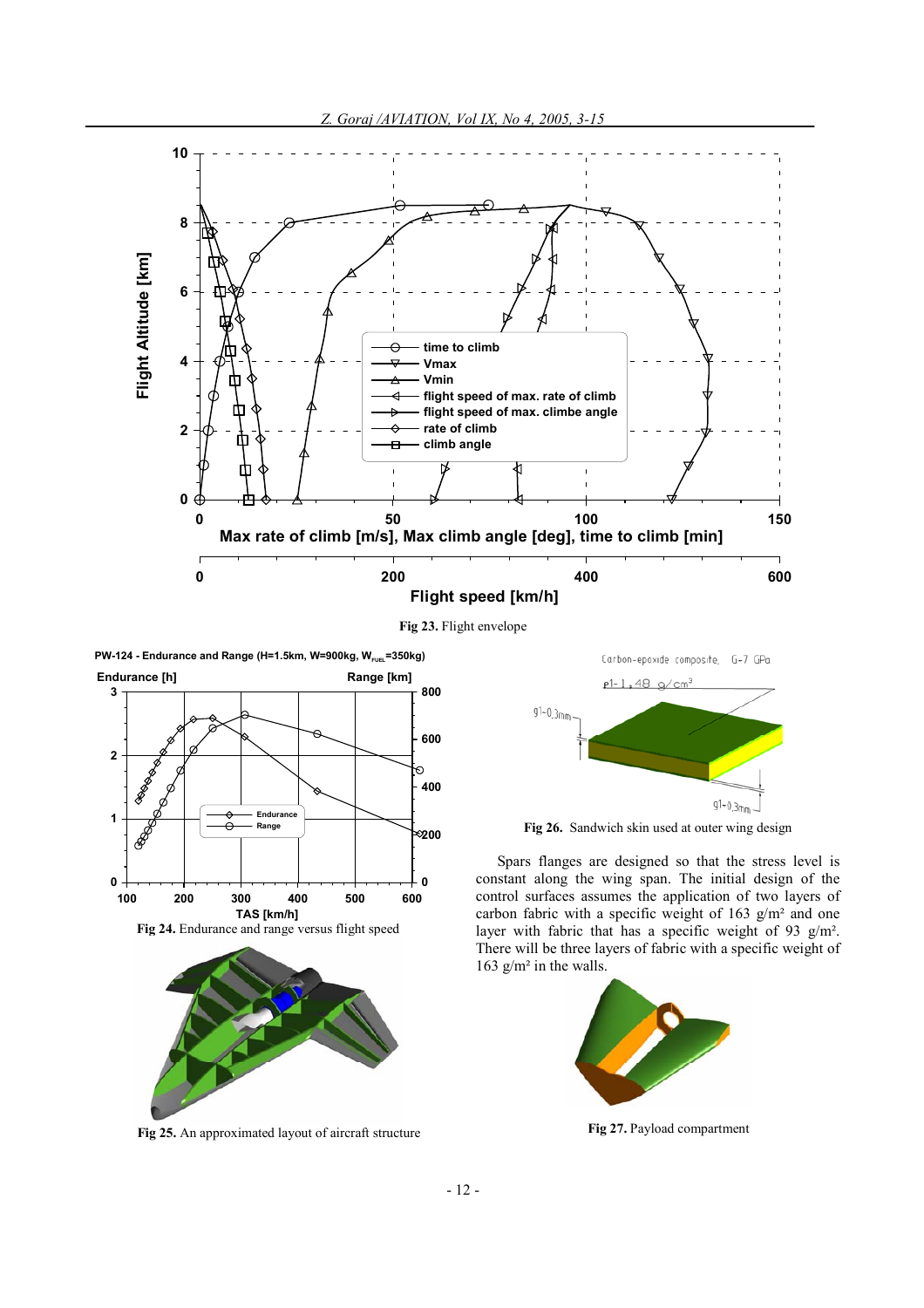

**Fig 28.** Payload containers opened in flight – both covers are deflected down



**Fig 29.** Internal payload containers are opened, all undercarriage legs deflected down. Double covers of each undercarriage containers are visible



**Fig 30.** Internal payload containers are closed, all undercarriage legs deflected down. Double covers of each undercarriage containers are visible. Aircraft is ready to land. This is a bottomside view



**Fig 31.** Internal payload containers are closed, all undercarriage legs deflected down. Double covers of each undercarriage containers are well visible. Aircraft is ready to land (This figure supplements Fig. 29 and is a top-side view)



**Fig 32.** Flap-tabs (at the trailing edge of the blended-wing body) deflected up (it is typical in horizontal flight for equilibrium of pitching moments). Elevons deflected asymmetrically (left elevon deflected down, right deflected up)



**Fig 33.** Clean configuration from a top-front-side view. Flight spoilers deflected



**Fig 39.** Clean configuration from a top-back-side view. Flight spoilers deflected. Exhaust nozzle (blue) is visible

### **Conclusion and recommendation**

As usual in most design projects, a trade-off between aerodynamic efficiency, manoeuvrability, sensitivity to gusts, reduced radar signature, performance, flight stability, selection of the flight control system, payload and sensor volume, reliability, and safety has to be performed. The set of requirements, in order of importance, for the PW-124 aircraft include high manoeuvrability, low sensitivity to gusts, and reduced radar, infrared, and noise signature. Combat agility (understood as manoeuvrability in the neighbourhood of stall angle of attack) can be assessed by a number of parameters, including the so-called "pointing margin" (PM), relative energy state (V/V<sub>C</sub>), combat cycle time (CCT) for characterising pitch agility, and the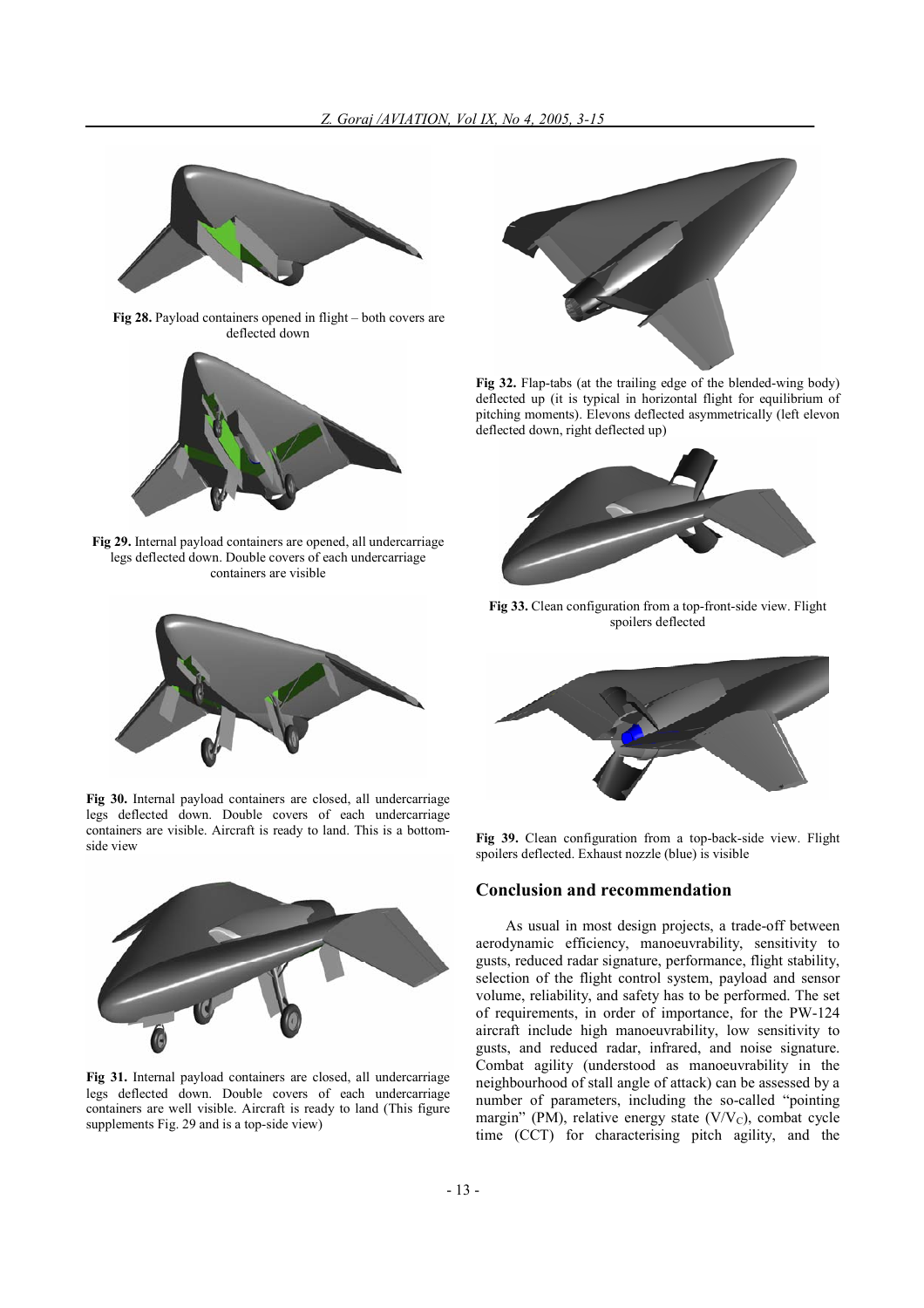rearward separation distance (RSD) for characterising roll agility. Further studies are needed to understand the mutual relations between all these agility parameters. In this paper, pointing margin (PM), combat cycle time (CCT), and sensitivity to gust were taken into account for selecting the wing loading. Design details presented in this paper supplements the general concept and are shown to understand how the trim conditions, stability, and control can be achieved to fulfil the flight mission.

# **References**

- 1. **Allouche M.** Civil UAV Safety Issues Airworthiness & Operational Certification aspects. UAVNET, Stockholm, 2001 Oct. // Website: www.uavnet.com
- 2. CAPECON Project No GRD1-2001-40162. Civil UAV Applications & Economic Effectivity of Potential Cionfiguration Solutions // Technical documents. – V FR of European Union, 2002– 2004.
- 3. **Fransaer D., Lissens G.** PEGASUS, the future of remote sensing. UAVNET meeting in Eilat, 2002 Oct. // Website: www.uavnet.com
- 4. **Frydrychewicz A., Goraj Z., Wortman A.** Small Unmanned Aerial Vehicles – Reconnaissance and Observation Target Designation Traking and Pursuit Intercept". Design Conceptual Project submitted for DARPA. – Santa Monica, 1996 Dec. (unpublished).
- 5. **Frydrychewicz A., Goraj Z., Wortman A.** Unmanned Delivery Vehicle Phantom – Single and Distributed Payloads Low Observables". Design Conceptual Project submitted for DARPA. – Santa Monica, 1997 Jan. (unpublished).
- 6. **Fulghum D., Wall R.** Israel Pursues High Tech Despite War Costs // Aviation Week & Space Technology. – 2002, June 24. – P. 78–80.
- 7. **Fulghum D, Wall R.** Israel's Future Includes Armed, Long-Range UAVs // Ibid. – P.83–84.
- 8. **Goodman G. Jr.** Manned-Unmanned Synergy US Army UAV-Related Efforts Gain Momentum // Armed Forces Journal International. – 2002, July. – P. 56–61.
- 9. **Goraj Z.** Civilian Unmanned Aerial Vehicles Overview of European Effort and Challenges for the Future // Aviation. – Vilnius: Technika, 2003. – Vol VII, No 2. – P. 1– 18.
- 10. **Goraj Z.** Design and Flight Dynamics of a HALE UAV – HARVE-2. Workshop for the Advancement of Unmanned Air Vehicles. – Paper 9. –15 p.
- 11. **Goraj Z.** Dynamic characteristics of different UAV conFig. urations. UAVNET Capua meeting, 2002 Feb. // Website: www.uavnet.com
- 12. **Goraj Z.** Dynamics of a High Altitude Long Endurance UAV. ICAS Congress. – Harrogate, 2000. – Paper 362.
- 13. **Goraj Z.** PW-125 MALE UAV design project developed in Warsaw University of Technology. AIAA 3rd conference "Unmanned Unlimitted", Chicago, 2004, Sept. // AIAA paper 6326.
- 14. **Goraj Z., Frydrychewicz A.** Design challenges associated to development of a new generation UAV // Proceedings of the First International Conference on Unmanned Arial Vehicles. – Kielce: Kielce University of Technology, 2004, May 19. – P. 161–168 (in Polish).
- 15. **Goraj Z.**, **Frydrychewicz A., de'Tallec C. et al.** HALE UAV platform optimised for a specialized 20-km altitude patrol mission  $//$  Proc. of  $24<sup>th</sup> ICAS$ Congress. – Yokohama, 2004. – Paper 285.
- 16. **Goraj Z., Frydrychewicz A.** Development Approach of the PW\_103 - An Increased Reliability MALE UAV - Under the CAPECON Project within the V FR of EU // Ibid. – Paper 443.
- 17. **Goraj Z., Frydrychewicz A., Gadomski J.** Polish UCAV Programme – an Initiative and Effort Undertaken at Warsaw University of Technology. UCAV Conference, London 2004 // Website: ftp://miguel:upld05@ftp.iqpc-files.co.uk/2249
- 18. **Goraj Z. Frydrychewicz A.**, **Świtkiewicz R. et al.** High Altitude Long Endurance Unmanned Aerial Vehicle of a New Generation – a Design Challenge for a Low Cost, Reliable And High Performance Aircraft // Bulletin of Polish Academy of Sciences.  $-2004$ .  $-$  Vol 52, No 3.  $-$  P. 173–194.
- 19. **Goraj Z. Frydrychewicz A.**, **Winiecki J.** Design Concept of a High Altitude Long Endurance Unmanned Aerial Vehicle. Aircraft Design // An International Journal. – 1999. – Vol 2. – P.19–44.
- 20. **Goraj Z. Ransom Ph., Wagstaff P.** Dynamics and design aspects of future UAV's // Aviation. – Vilnius: Technika, 2003. – Vol VII, No 3. – P. 20– 36.
- 21. **Goraj Z. Ransom Ph., Wagstaff P.** From Specification & Design Layout to Control Law Development for Unmanned Aerial Vehicles – Lessons Learned from Past Experience // Proceedings of V European Workshop on Aircraft Design Education, Linköping, Sweden, June 2–4, 2002. – Linköping, 2002. – P. 17–21.
- 22. **Goraj Z**. **Suchodolski S.** Unmanned Aerial Vehicles of Increased Safety Level // Proc. of VI Conference on "Investigation Methods and Flight Tests of Aircraft", June 2004. – 2004. – P. 161– 168 (in Polish).
- 23. **Goraj Z. Ueda T.** Ultra Light Wing Structure for High Altitude Long Endurance UAV. ICAS Congress. 2000, Harrogate, England. – Harrogate, 2000. – Paper 476.